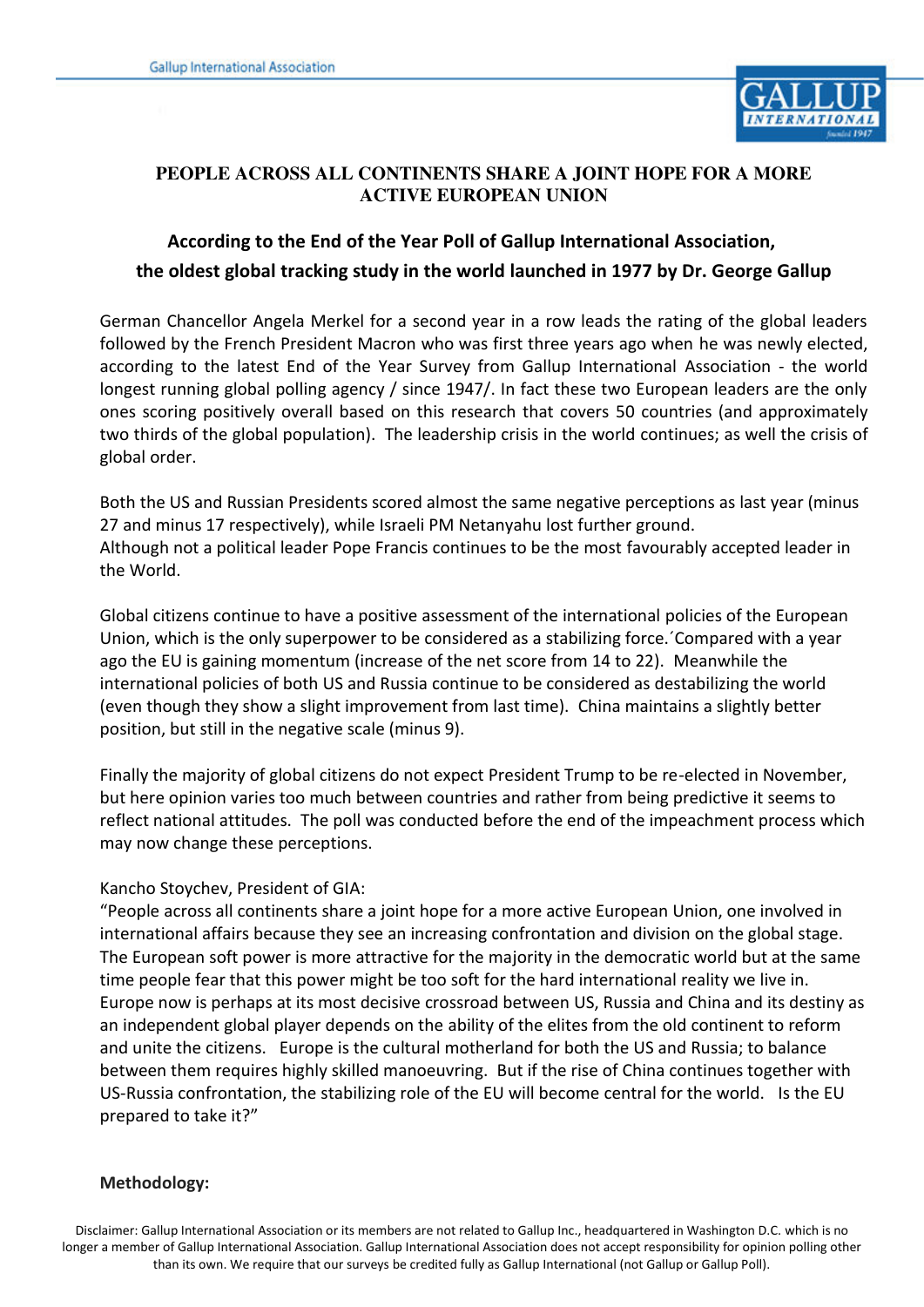

The Gallup International End of Year Survey (EoY) is an annual tradition initiated by and designed under the chairmanship of Dr. George Gallup in 1977. It is conducted every year since then. This year it was carried out in 50 countries around the world.

#### **Regions coverage:**

- EU Total combines EU West and EU East
- EU West Austria, France, Germany, Ireland, Italy, Spain, Finland, UK
- EU East Bulgaria, Czech Republic, Poland, Romania

▪ Non-EU Europe – Albania, Armenia, Bosnia&Herzegovina, Kosovo, North Macedonia, Moldova, Serbia, Ukraine, Georgia, Switzerland

- Latin America Argentina, Columbia, Ecuador, Mexico, Peru
- East Asia Hong Kong, Indonesia, Japan, Philippines, Republic of Korea, Thailand, Vietnam, Malaysia
- West Asia Afghanistan, Azerbaijan, Kazakhstan, Pakistan, Turkey
- Middle East Iraq, Syria, Lebanon, Jordan, Palestine
- Africa Nigeria, Ethiopia, Ghana
- USA, India and Russia are not included in any other regional category

#### **Sample Size and Mode of Field Work:**

A total of 50261 persons were interviewed globally. In each country a representative sample of around 1000 men and women was interviewed during November-December either face to face, via telephone or online.

The margin of error for the survey is between +3-5% at 95% confidence level."

#### **About Gallup International**

Gallup International Association (GIA) is the leading global independent association in market research and polling.

For over 70 years Gallup International Members have demonstrated their expert ability to conduct multi-country surveys on a comparable basis and deliver the highest quality. Our more than 100 Members and partners are leading national institutes with a profound local knowledge of research methods and techniques, statistical sources, customs and culture differences of its own country and carefully selected by the Association Board. With only one Member agency per country, Members work together to share knowledge, new research techniques and tools, as well as to provide the most appropriate solutions to international research projects and service our clients to the best of our abilities.

#### **For more information:**

Kancho Stoychev (in Sofia), +359 88 8611025 Johnny Heald (in London), +44 7973 600308 Ijaz Gilani (in Islamabad), +92 300 8544656

For further details see website: [www.gallup-international.com](http://www.gallup-international.com/)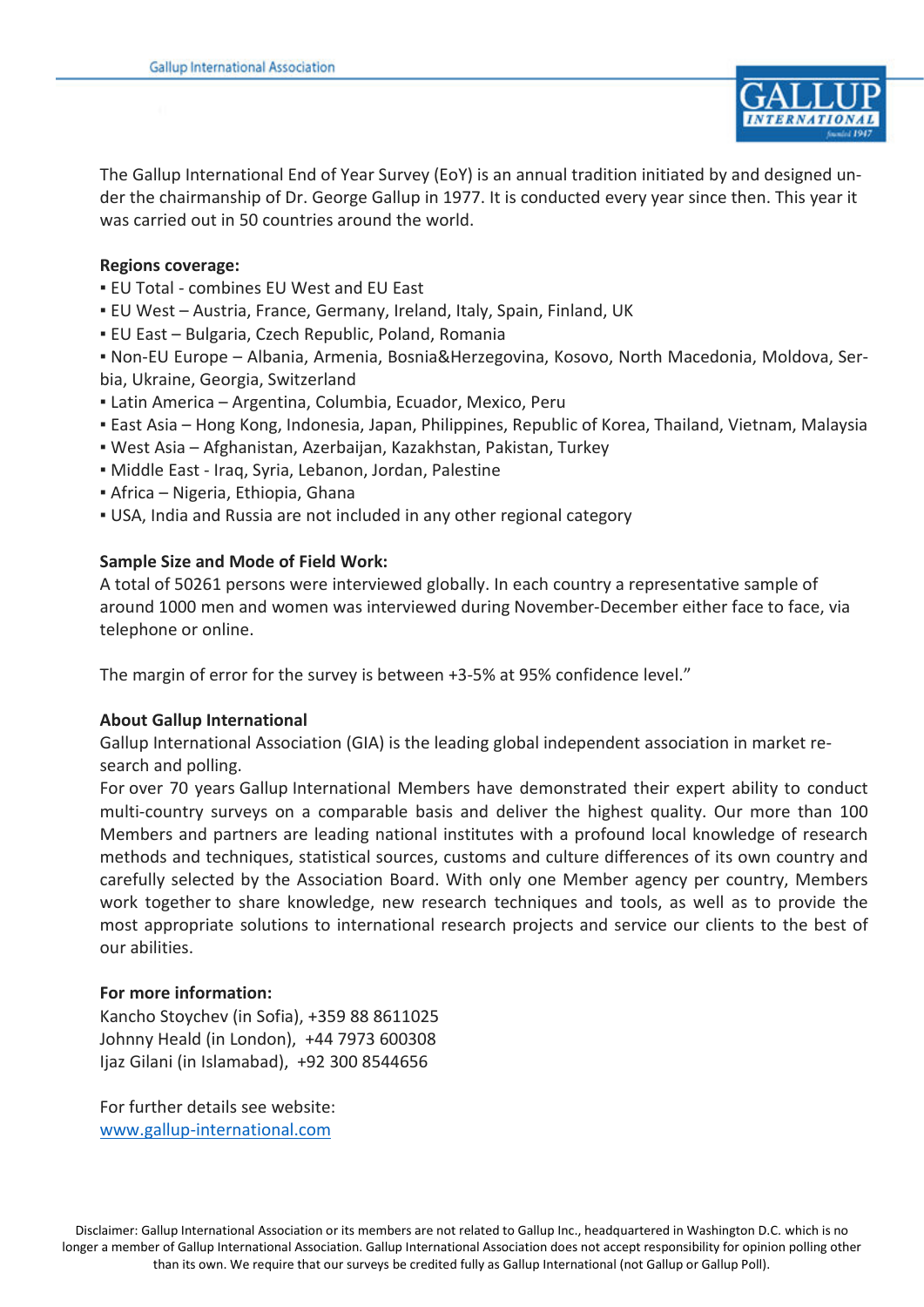

**DE BORG** 

## **OPINION OF GLOBAL LEADERS**

*Please indicate whether you have a very favourable, somewhat favourable, somewhat unfavourable or very unfavourable opinion of each of the following world leaders?*

|  | <b>Base: Global Average</b>                                            | <b>EoY Survey 2019</b> |                   |                                    | <b>EoY Survey 2018</b> |                   |                                    | EoY Survey 2017 |                   |                                    |
|--|------------------------------------------------------------------------|------------------------|-------------------|------------------------------------|------------------------|-------------------|------------------------------------|-----------------|-------------------|------------------------------------|
|  |                                                                        | Favou-<br>rable        | Unfavo-<br>urable | <b>Net</b><br><b>Score</b><br>2018 | Favou-<br>rable        | Unfavo-<br>urable | <b>Net</b><br><b>Score</b><br>2018 | Favou-<br>rable | Unfavo-<br>urable | <b>Net</b><br><b>Score</b><br>2017 |
|  | Pope Francis                                                           | 53%                    | 23%               | 30%                                | 51%                    | 22%               | $+29$                              | 56%             | 18%               | $+38$                              |
|  | German Chancellor<br>Angela Merkel                                     | 46%                    | 31%               | 15%                                | 45%                    | 31%               | $+14$                              | 49%             | 29%               | $+20$                              |
|  | French President<br><b>Emmanuel Macron</b>                             | 40%                    | 33%               | 7%                                 | 38%                    | 32%               | $+6$                               | 45%             | 24%               | $+21$                              |
|  | Indian Prime Minister<br>Narendra Modi                                 | 26%                    | 28%               | $-2%$                              | 24%                    | 22%               | $+2$                               | 30%             | 22%               | $+8$                               |
|  | British Prime Minister<br>Boris Johnson<br>(Theresa May for 2017-2018) | 30%                    | 38%               | $-8%$                              | 35%                    | 31%               | $+4$                               | 38%             | 31%               | $+7$                               |
|  | <b>Turkish President</b><br>Erdogan                                    | 30%                    | 40%               | $-10%$                             | 28%                    | 40%               | $-12$                              | 28%             | 40%               | $-12$                              |
|  | Russian President<br>Vladimir Putin                                    | 36%                    | 48%               | $-12%$                             | 35%                    | 47%               | $-12$                              | 43%             | 40%               | $+3$                               |
|  | Chinese President<br>Xi Jinping                                        | 29%                    | 41%               | $-12%$                             | 28%                    | 37%               | $-9$                               | 37%             | 31%               | $+6$                               |
|  | Saudi Arabia King<br>Salman bin Abdulaziz al<br>Saud                   | 25%                    | 37%               | $-12%$                             | 24%                    | 35%               | $-11$                              | 26%             | 32%               | -6                                 |
|  | Brazilian President Jair<br>Bolsonaro                                  | 21%                    | 35%               | $-14%$                             |                        |                   |                                    |                 |                   |                                    |
|  | Iranian President<br>Hassan Rouhani                                    | 21%                    | 39%               | $-18%$                             | 18%                    | 37%               | $-19$                              | 24%             | 33%               | $-9$                               |
|  | Israeli Prime Minister<br>Benjamin Netanyahu                           | 21%                    | 41%               | $-20%$                             | 21%                    | 36%               | $-15$                              | 25%             | 33%               | -8                                 |
|  | US President<br>Donald Trump                                           | 31%                    | 58%               | $-27%$                             | 29%                    | 59%               | $-30$                              | 31%             | 58%               | $-27$                              |

**100** 

 $\bullet$  and  $\bullet$ 

42 O

**KOE 0 - 1 1 0 0 0 0** 

\* NET Score – Favorable vs. Unfavorable 810

**IN OFFICE**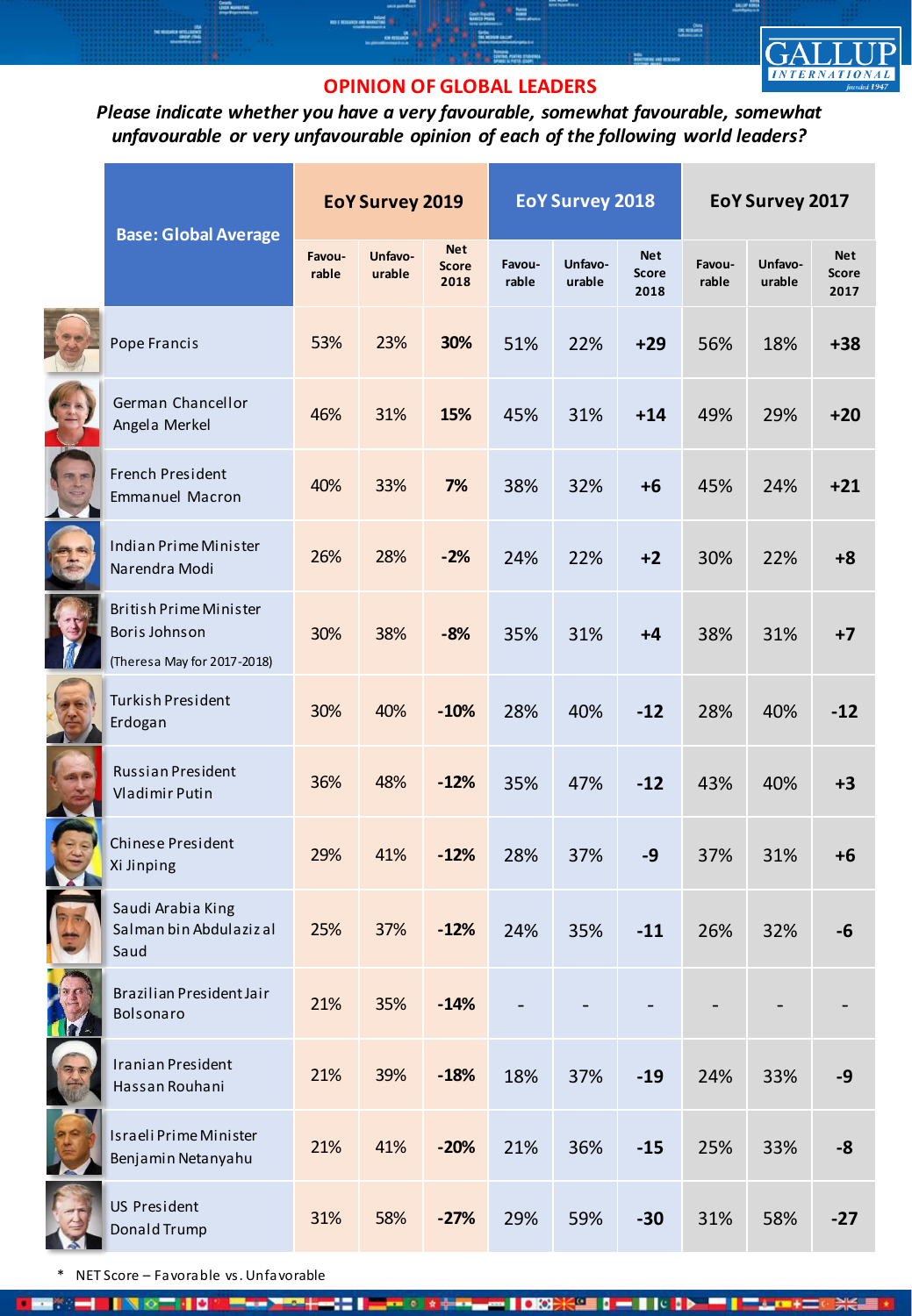### **SUPERPOWERS POLICIES EVALUATION**

**DE REILING** 

*What do you think about the international policies of the following four superpowers – are their policies stabilizing or destabilizing the world?*



**Definitions:**  Global NET Score = Stabilizing vs. Destabilizing

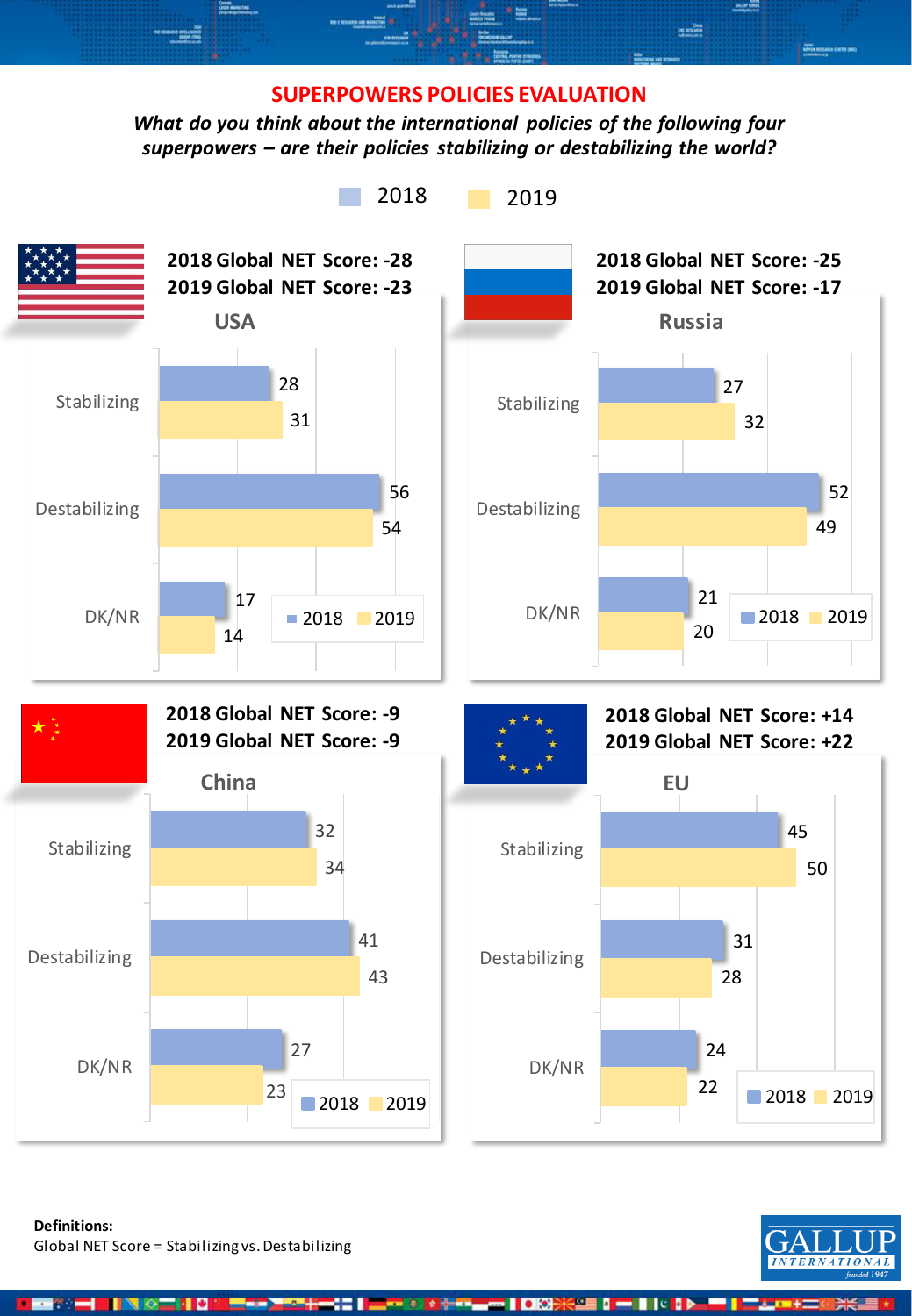## **SUPERPOWERS POLICIES EVALUATION BY REGION**

MOR STELLIGEND<br>DALLA COMB

**DOG**<br>RABITANG

**INTERNATIONAL** 

*International policy of USA – is it stabilizing or destabilizing for the world?*



*International policy of RUSSIA – is it stabilizing or destabilizing for the world?*



Пов **KOM DE DOM:** Пе 女装